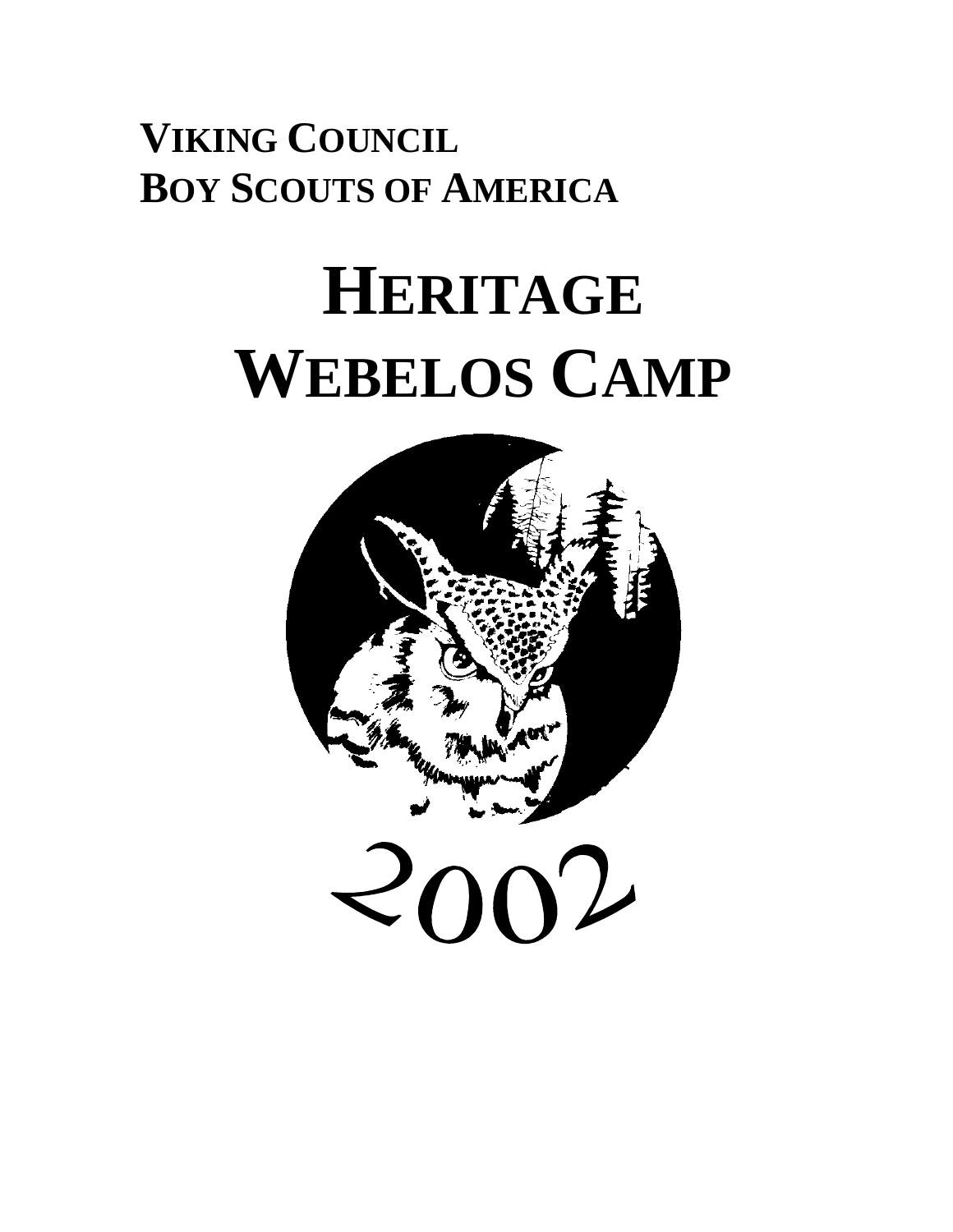This Handbook provides important information intended to prepare units for a safe and enjoyable Webelos Camp experience. It is **STRONGLY RECOMMENDED**  that **ALL** adult leaders read this handbook prior to attending camp. Please pass a copy of this handbook to **ALL** leaders attending camp!

#### **TABLE OF CONTENTS**

#### **ABOUT CAMP STEARNS**

 Camp Stearns is located near Fairhaven, Minnesota, bordering Lake Caroline, Clearwater River and Lake Augusta. It contains 1200 acres of open field, forest, and marshes making it an ideal setting for outdoor activities.

 The camp, originally called "Heritage", was opened in 1968 after several property purchases, most notably from the daughter of George Crosby. George Crosby was a well-known naturalist, donor, Scouter and owner of WCCO. Crosby Lodge is named after him and was given to the camp by his family.

 Since 1968 construction and development of outdoor facilities have resulted from the efforts of numerous individuals and volunteer groups and donors. There are currently five different camp areas that are used year round by districts, Order of the Arrow chapters, Camperalls and various training programs including, Wood Badge Pine Tree, and Webelos Camp.

 Over the years many different activities have been staged at Camp Stearns. The all-season accessibility and program is widely used by over 10,000 Scouts and Scouters yearly. It is our hope that during your stay you'll have the opportunity to fully appreciate the beauty of this valuable resource that we call Camp Stearns.

### **Viking Council welcomes you to your camp!** Take only memories, LEAVE ONLY FOOTPRINTS BEHIND.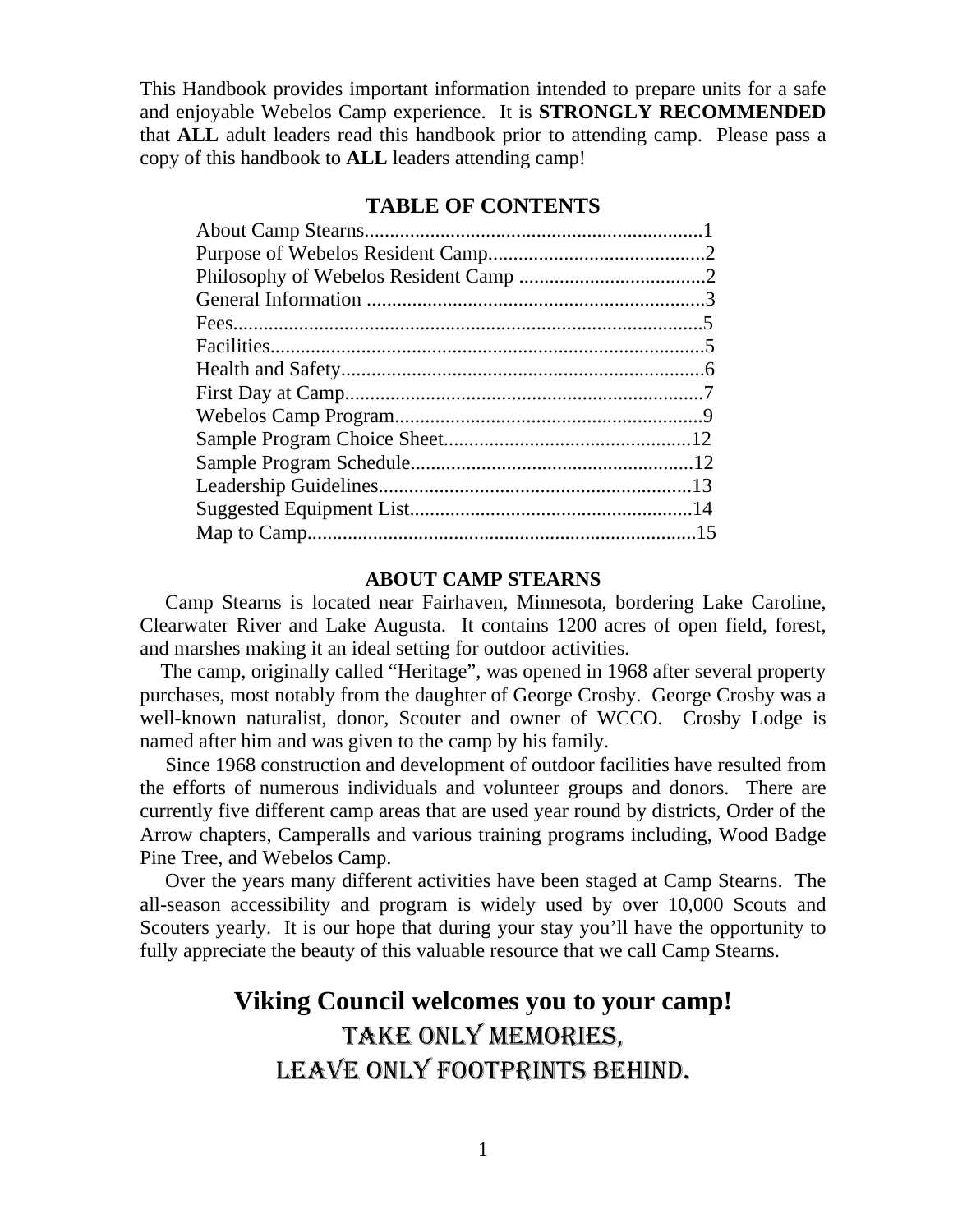#### **PURPOSE OF WEBELOS CAMP**

Webelos Resident Camp has been a successful part of Viking Council's Scouting program for many years. The program provides opportunities for Webelos Scouts for future years in Scouting by facilitating den development and stimulating individual growth. The design of the Webelos Camp program provides experiences in all facets of Webelos outdoor activities including camping, nature, aquatics, shooting sports, advancement and den development programming. The aim of the program is to provide a quality outdoor experience built through careful consideration of each Webelos Scout's physical, mental/emotional capabilities, health, safety, respect for each other and respect for the environment. It is the intent of Viking Council and the Webelos Camp staff to give each Webelos Scout, each den, and each adult leader a long remembered quality outdoor experience.

#### **WEBELOS CAMP PHILOSOPHY and the ROLE OF ADULT LEADERSHIP**

The success of Webelos Resident Camp is built on the exceptional quality of volunteer Adult Den Leaders and their cooperation with the Webelos Camp staff. Because the staff works in close coordination with each volunteer adult den leader it is important to emphasize our aims so as to combine our efforts toward a quality outdoor experience.

First and foremost, a quality outdoor experience requires coordinated efforts from the camp staff and volunteer adult leaders to assure the highest standards of health and safety. Nothing is more important than the health and safety of each Webelos Scout and adult leader! In addition to our emphasis on health and safety, it is also our aim to provide opportunities that encourage Scouts to:

1. **Stimulate recreational, educational and social interests**. Opportunities will be made available to all Scouts. *Every* Scout should be encouraged to pursue the activities they find enjoyable, be it swimming, archery, nature, cooking, or simply sitting around a campfire and talking with friends.

2. **Work as a team**. Outdoor camping requires cooperation and teamwork. The group has to set up camp, prepare meals, attend and participate in programs as a group. *Each* Scout should be encouraged to work with the group, and *all* activities should aim to include all members of the densite.

3. **Show respect and consideration.** Not only does the den have to work together, but also they have to get along in the process. Scouts should be encouraged to get to know one another, respect each others similarities and differences, show consideration for others at camp, be respectful of the property, facilities and equipment.

4. **Attain a sense of confidence.** At camp, *everyone* is a winner. At no time should Scouts feel like "losers" or "failures." In games and competitions, Scouts should be encouraged to feel proud of their accomplishments, regardless of the outcome!

## 5. **HAVE FUN!** $\odot$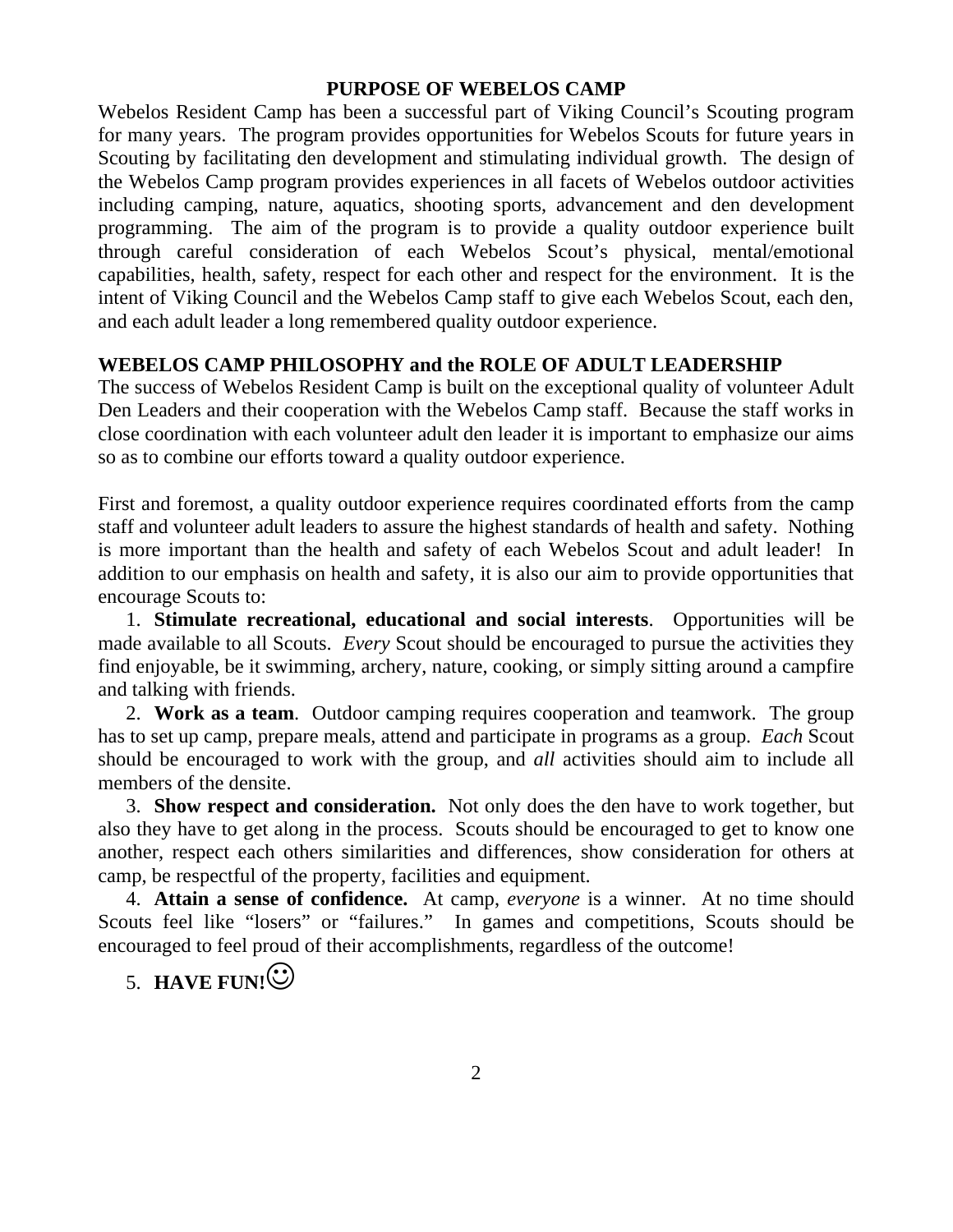#### **GENERAL INFORMATION**

**Location:** Webelos Resident Camp is located at Stearns Scout Camp, 1 ½ miles east of Fairhaven, Minnesota, on Stearns County Road 44 (a map to camp is provided at the end of this booklet.)

**Uniforms:** Webelos and adult leaders are encouraged to wear the official Scout uniform while at camp; however, "official dress" is **not** required for participation in any camp program. Appropriate times to wear the official Scout uniform include assemblies, evening meals and campfires. During other times dress appropriately for the weather and active outdoor activities. T-shirts with Webelos, pack or den insignias are not only acceptable, but also *preferable* in light of the high level of activity that is involved in the Webelos Camp program.

**Check-In:** Check-in time for your den is 12:00-1:00 p.m. Please do *not* arrive earlier than 12:00 or substantially later than 1:00 p.m. Lunch on check-in day is on your own, so be sure all Scouts have eaten prior to checking in. All units will check in at this time and we will make every effort to check you in as quickly as possible. However, it would be wise to expect some delay during your initial check-in process. Check-in can be made considerably more efficient if you:

- Arrive *in uniform with completed order form* for the den picture (see bottom of this page for more information). (Form for the Den Pictures is included in your informational packet.)
- Arrive with a *completed camp roster* (included in your informational packet).
- Have all *Health History forms sent to the Scout Office* by May 1<sup>st</sup> so they will be in the file when you arrive.
- Arrive with a completed reservation *form and fees for the Family Night Dinner* (see bottom of this page for more information). Do **not** include Scouts and adult leaders attending camp in your count or fees, only guests arriving for the closing dinner and program. (Reservation form for the Family Night Dinner is included in your informational packet).
- *Arrive together*. Your den's activities cannot begin until you are all at camp.

**Check-Out:** Check-out time will be after the program, between 5:00-6:00 p.m. on the last day of camp. All units will be checked out of the campsites, and final departure will be at the conclusion of the Family Night program (you can expect to leave camp about 7:30 p.m.).

**Family Dinner:** After program on your last day of camp, your den will check out of their campsite. The staff will prepare a meal for all campers and guests. No pets allowed. A closing assembly will follow the meal for all campers and guests. A leaders meeting will be held in camp on the morning of the final day to provide further details.

**Den Pictures:** After your den checks in, a group photograph will be taken. This picture is mounted on cardstock with a picture of the camp staff. These pictures are a great remembrance of their experience at Webelos Camp.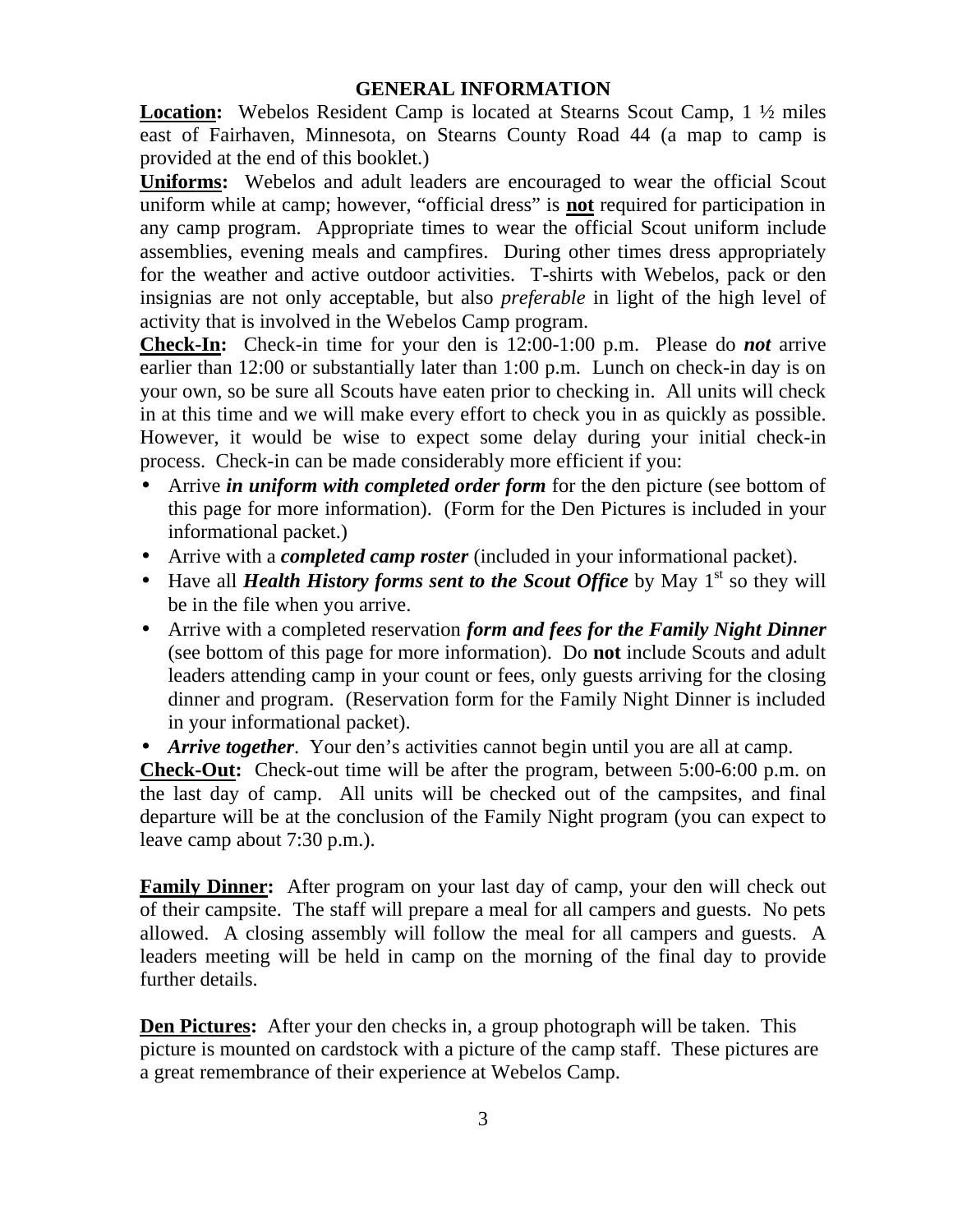**Mail Service:** Mail will be sent and received once each day. The Webelos Camp mailing address is as follows: (Please note: Because 4th grade Webelos Camp operates simultaneously to 5th grade Webelos Camp in another area of Camp Stearns, it is important that your mail be address to "Stearns Scout Camp - Camp Heritage". Name, Pack #

> Stearns Scout Camp - Camp Heritage 3303 County Road 44 South Haven, MN 55382

**Telephone:** The camp phone number is (**320)-236-7494**. This phone is for administrative and emergency purposes and *should only be used when absolutely necessary!* A pay phone is available for out-going personal calls. The pay phone is for the use of adult leaders and Webelos Scouts who are supervised by an adult leader.

**Den Leadership**: Your den's participation at camp requires qualified adult leadership and supervision. A qualified den leader is an adult 21 years of age or older. **National camp policy requires a minimum of two-deep leadership, and Webelos Camp recommends at least one adult for every five boys attending camp.** Although we welcome adult leaders, be aware that campsites and program areas are designed for units that range in size between 10-13 (including adults), the more people occupying a densite the more crowded it will be!

**Firearms:** The camp provides B.B. and archery equipment that meets all state and National BSA requirements and regulations. Webelos Camp firearm equipment is appropriate for the use by Webelos Scouts. Personal firearms are not necessary and may **not** be brought to camp.

**Fireworks:** Fireworks are illegal in the State of Minnesota and are not permitted in camp.

**Alcohol, Unlawful Drugs and Tobacco Use:** Alcohol and unlawful drugs are strictly prohibited at Webelos Camp. Webelos Camp does not prohibit the use of tobacco, but leaders are **strongly** urged to avoid using tobacco in the immediate presence of the Scouts.

**Pets:** Pets are not permitted at Webelos Camp.

**Knives in Camp:** While knives are not required for any portion of Webelos Camp programming, the staff acknowledges that pocketknives are often an integral part of the outdoor experience. Some leaders desire knives in camp, some prefer the absence of knives in camp, and many are ambivalent to the issue. We suggest that LEADERS make a GROUP decision whether their unit will permit the use of pocketknives in camp. However, the camp staff mandates that pocketknives be used only under adult supervision, and that all carriers of pocketknives hold a current Whittlin' Chip Card (Whittlin' Chip cards will be made available at camp). According to BSA standards, an "approved pocket knife" is a folding knife of open length **less than 6 inches (including handle)--**DO NOT bring sheath knives! Please understand that pocketknives invite cuts, and your cooperation is required to reduce pocketknife injuries.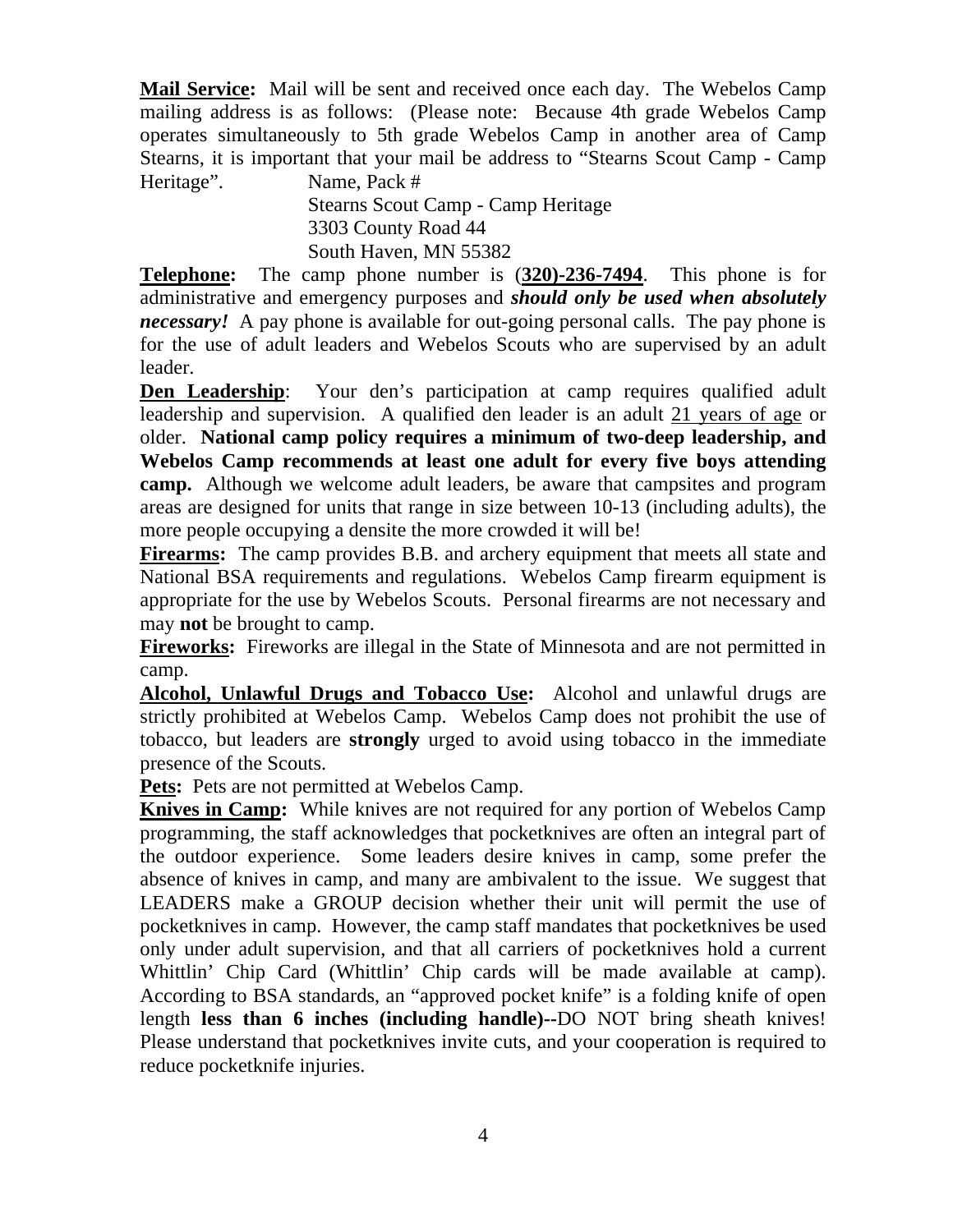#### **FEES**:

**Webelos:** \$75.00 per boy. Complete payment is due in the Scout Office before May  $1<sup>st</sup>$  along with medical forms.

**Leaders:** \$75.00 per adult leader. Complete payment is due in the Scout Office before May  $1<sup>st</sup>$  along with medical forms.

#### **FACILITIES:**

**A.** Densites**:** Your den will be camping in their own campsite. However, if you have fewer than 10 Scouts, it is likely that your den will be combined with another small group to form one camp den--both units sharing the same campsite. Please note that the number of **Scouts** (not including leaders) will be the critical factor in determining your campsite arrangements

 All campers and leaders will be provided a two-person tent and a sleeping mat. Tents will have mosquito netting and a floor. Units are welcome to bring their own tents (however, understand that some tents may be too large for the campsite). If you elect to use your own tent(s), Viking Council is not responsible for any damage that may occur during your stay.

 Your den site will also include a picnic table, dining-fly, camp kitchen (complete with all necessary cooking equipment), propane stove, bulletin board and a fire ring. Digging, trenching, raking, and cutting standing brush is prohibited on Scout property

**B. Sanitary Facilities:** A latrine with a washstand is located near your densite. Dens will be assigned on a rotating basis to keep these facilities clean. Showers are available for adult leaders.

**C. Food Service:** Food is issued from the commissary before each meal. Each den picks up their food and prepares it in their den site. Each camper must provide their own silverware, plate and bowl; all other cooking utensils and equipment are provided (with the exception of the Family Night Dinner where the staff provides all eating utensils); however, you may wish to bring towels, tablecloths, and extra potholders. To best serve you, it is essential that you contact the camp approximately one week in advance of your arrival if you are aware of special dietary needs. On your last day of camp the staff will prepare and serve the evening meal for campers and guests.

**D. Trading Post:** The trading post will be open at designated times each day. Webelos and leaders may purchase camping items, souvenirs, pop, and snacks. Souvenirs may be purchased at a "souvenir stand" at the closing evening family program.

**E. Equipment Checks**: During check-in, you and a staff member will review all equipment to be certain that you have everything needed. All missing equipment will be promptly issued to you and all damages will be noted. During the check-in the condition of your tents will be thoroughly assessed and all damaged tents will be noted and promptly replaced. During check-out the equipment will be reviewed again. If at check-out substantial new damages appear on your tents, your unit will be charged \$1.00 per inch for rip repairs.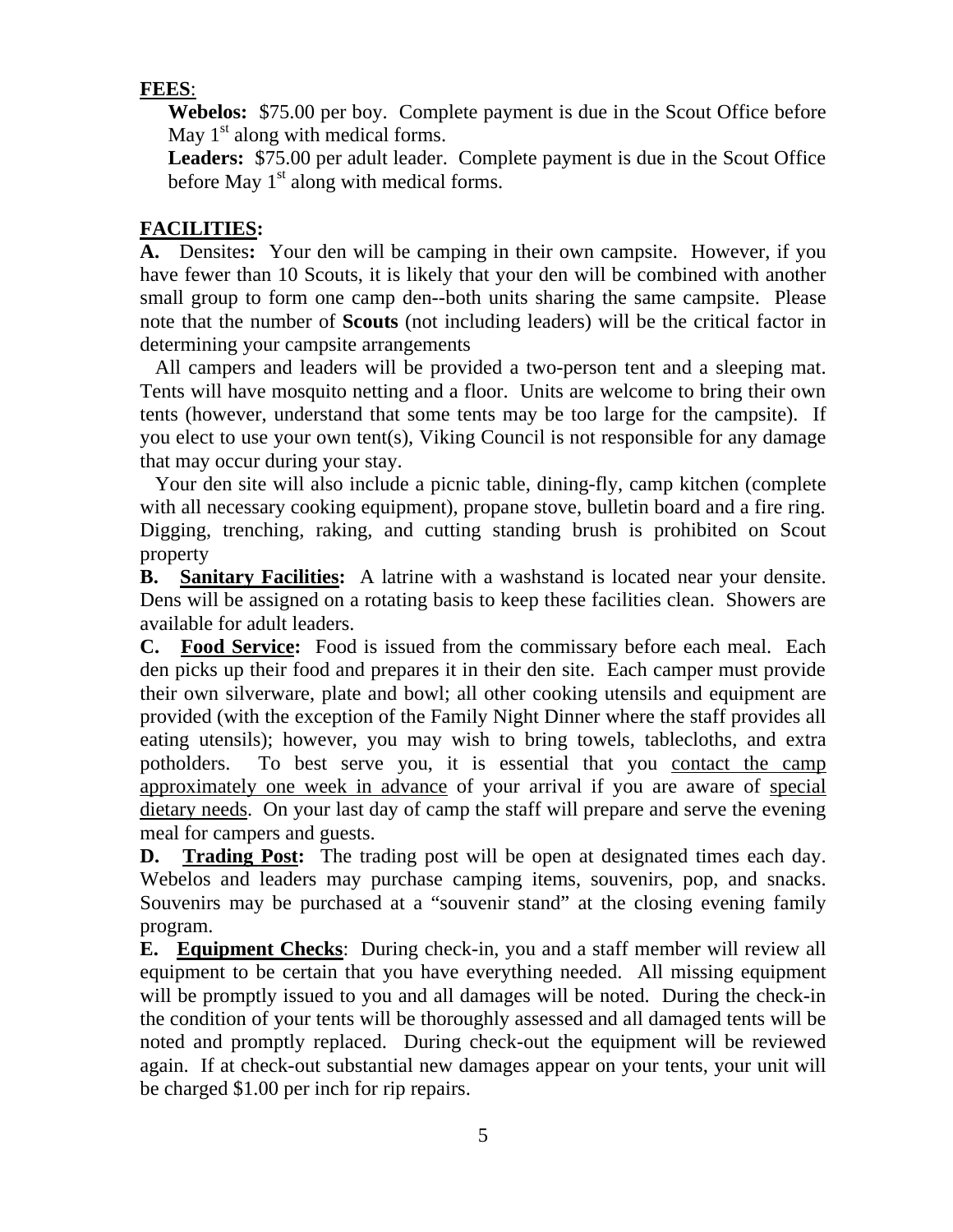#### **HEALTH AND SAFETY**

*In compliance with National BSA Webelos Resident Camp standards, no person can be allowed to participate in the camp program or stay on camp property without filing a complete Health History Form with the Council Office.*

- **A. Health History Forms: Everyone attending 4th Grade Webelos Camp (Scouts and adult leaders) must turn in a Health History Form to the Scout Office by May 1, 2002. These forms are completed by the parent/guardian (or in the case of an adult leader) the individual. They do NOT need a doctor's signature.**
- B. **First Aid:** A fully trained first aid person will be available in camp 24 hours a day. Arrangements have also been made at a clinic in Annandale and the hospital in St. Cloud. **ALL** injuries (no matter how small) must be reported to the camp staff. Because proper records and treatments must be assured. Webelos Camp does not advise the use of personal "first aid kits." If you wish to bring your own first aid kit (even if this merely includes band-aids) we ask that you use it sparingly. All injuries are to be treated and recorded by the first aid staff.
- C. **Emergency Plans:** Emergency plans have been developed to handle situations that may arise at camp. Details concerning these plans will be made available at camp.
- D. **Campsite Inspections:** Campsites will be inspected daily to encourage high standards of safety, cleanliness, health, sanitation and pride as individuals and a group.

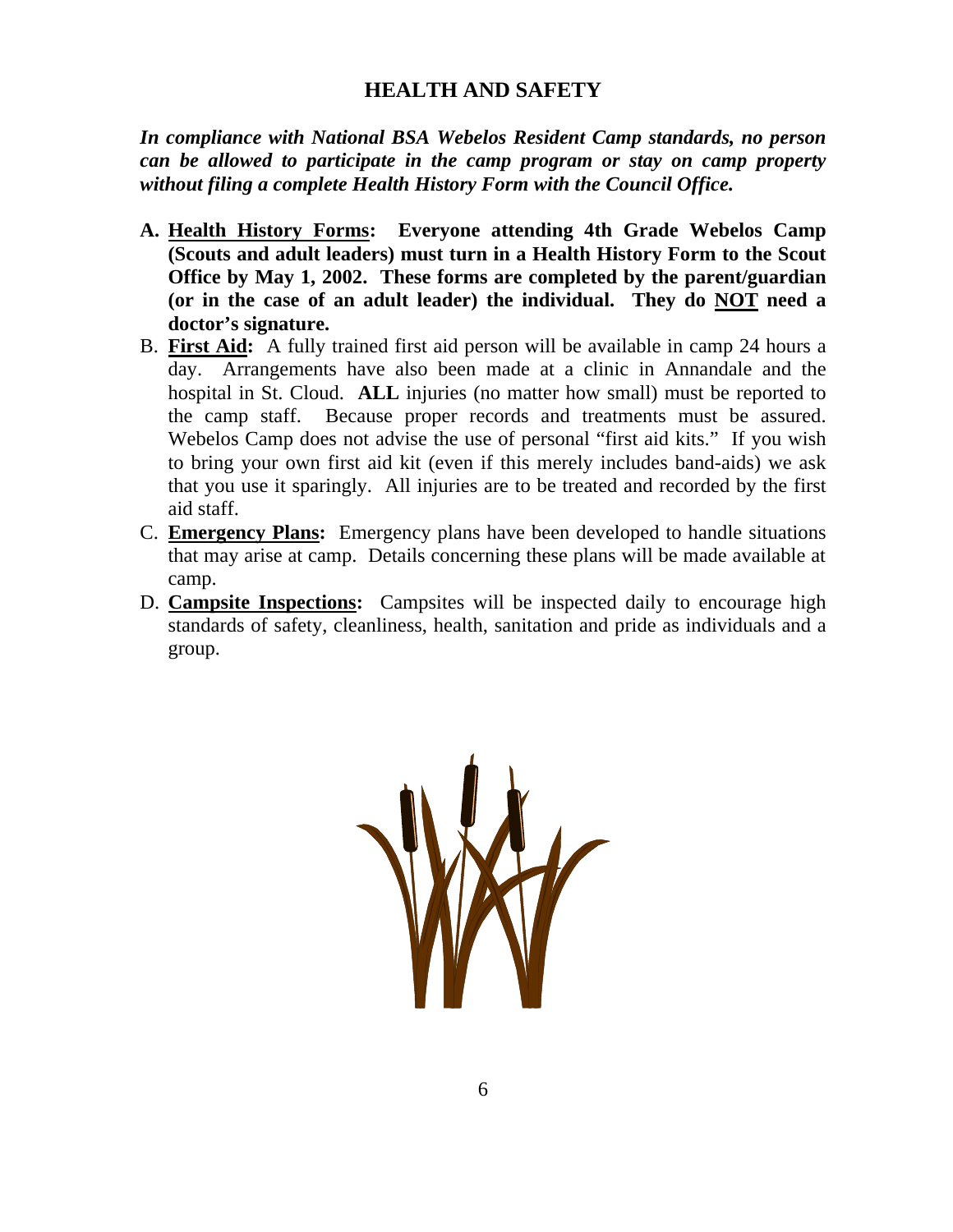**E. Personal Vehicles in Camp:** Personal vehicles are driven to the main lodge where all personal gear is carried a short distance to your campsite. Once personal gear is unloaded your vehicle is to be moved to another location (at considerable distance from the main lodge) and all further in-camp travel will be done strictly on foot. When operating personal vehicles please abide by the 10 M.P.H. camp speed limit and please do **not** transport Scouts outside the passenger cab of the vehicle, e.g. in the bed of a pick-up). Your cooperation is necessary for safe camp operation!

**F. Waterfront and Range Safety:** Webelos Camp is committed to assuring the highest standards of safety in all facets of the camp program, particularly at the beach, B.B. gun and archery range. The beach and ranges are supervised by BSA trained staff that will NOT compromise Webelos Camp and National BSA policies for assuring the health and safety of all campers. **ALL** Scouts and **ALL** leaders will learn proper safety procedures and will be required to abide by them. Once familiar, adult leaders are expected to assist the staff in assuring that safety policies and procedure are upheld.

**G. Youth Protection:** Webelos Camp is committed to the highest standards of youth protection. Upon arrival at camp all leaders will be informed of the Webelos Camp, Viking Council and National policies of youth protection that will be upheld at camp. If a Scout will be leaving camp before the end of the session with someone other than a parent, legal guardian, or approved den/pack leader; written permission from the parent/guardian MUST be provided at the time of check-in in order to have the Scout released to another adult.

#### **FIRST DAY AT CAMP**

#### **Your knowledge of the following will help make your arrival at camp go smoothly:**

**Transportation:** You are responsible for your own transportation to and from camp. Car-pooling is highly recommended. Please arrange to have the den meet at a location in town and travel as a group so that all arrive at camp together. Your den's activities cannot begin until you are all at camp.

**Arrival:** Check-in is between noon and 1 p.m. Please do NOT arrive prior to noon. The first meal at camp will be the evening of your check-in day, so eat lunch before you arrive.

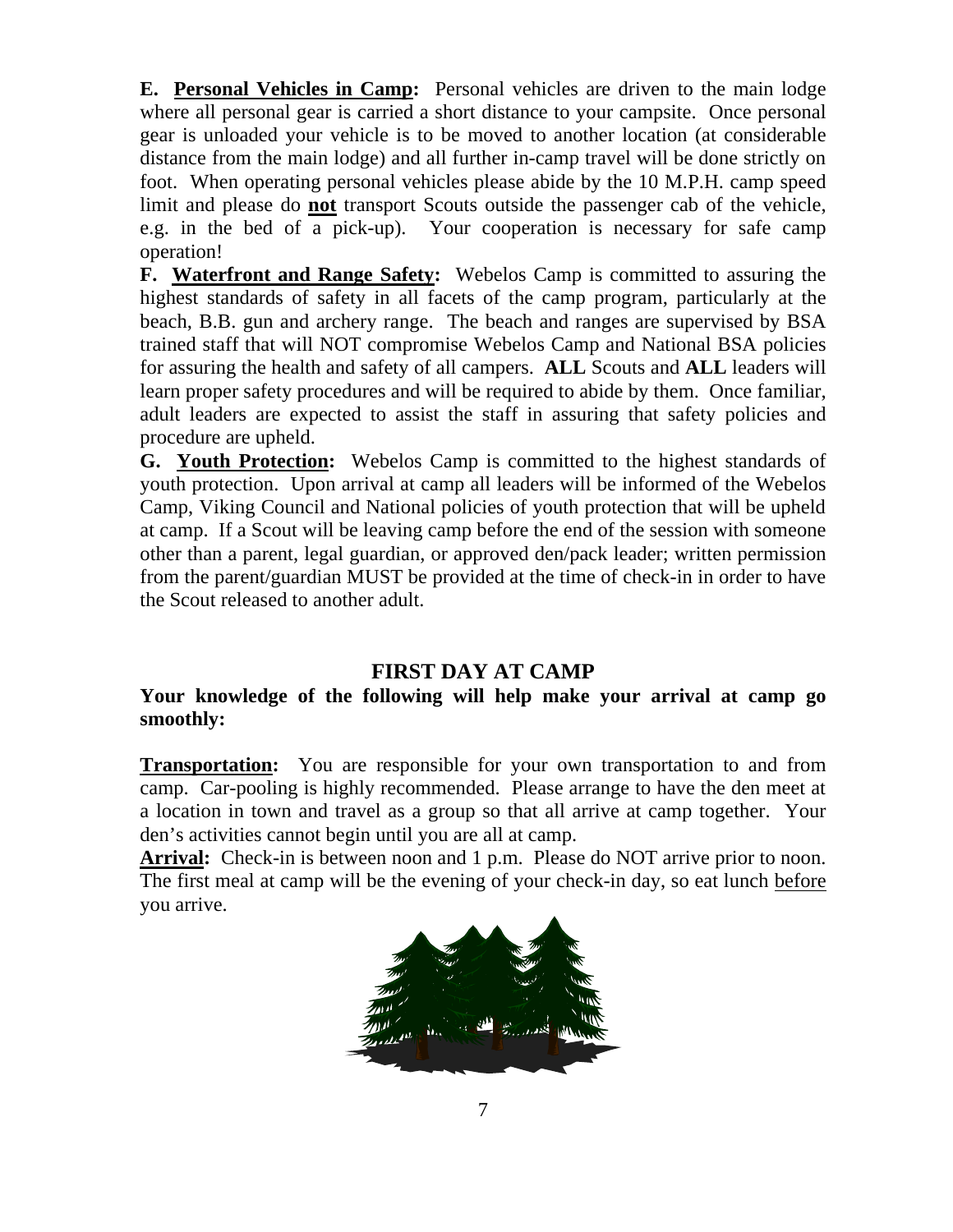**Check-in:** upon arrival a staff member who will direct you to check-in will greet you. During check-in you will:

- verify the number of Scouts and adult leaders attending camp,
- make reservations and turn in money for guests attending the closing Family Night program,
- be provided with some introductory information to help you organize your first few hours in camp,
- turn in the form and money for your den pictures.
- verify that all Scouts and adult leaders have turned in a proper medical form and conduct a brief health check,
- have your immediate questions and concerns answered.

**Den Pictures:** Your den and leaders will have a picture taken when checking in. Units can purchase a camp picture for a small price. It is recommended that units arrive in uniform, (it looks nice on the picture)!

**Unloading:** After check-in, a staff member sill help the den unload personal gear and move into a campsite. Guests are welcome to visit the campsite and camp facilities. After unloading, leaders will be asked to move their vehicles to a central parking area.

**Setting Up Camp:** An important part of the Webelos Camp program involves setting up, caring for, and properly leaving a campsite. When you arrive at your campsite a camp kitchen will be set up, as well as one tent containing all the tents and sleeping mats that your den will need. Your den will receive a brief demonstration on how to set up a tent and arrange a campsite. After the demonstration, units are encouraged to thoughtfully set up *their* campsite.

**Orientations:** After moving into your campsite, change into bathing suits and report to the main lodge for orientations. All units will receive a brief orientation to the B.B. gun range, archery range and the beach. During the beach orientation all Scouts will participate in a swim qualification. Adult leaders expecting to use the beach facilities must also participate in swim qualifications. (Note: Depending on what time you check in, you may need to go to orientation immediately after unloading personal gear into your campsite - if this is the case, don't worry! (There will be PLENTY of time after supper to finish moving in!

**Dinner:** After orientations and swim qualifications the commissary will issue the food for your first meal. Each densite will pick up their food at the commissary (located at the main lodge) and will prepare and eat the food in their densite. After dinner there will be time to finish settling into your campsite.

**Evening Program:** The evening program will consist of:

- A 7:30 assembly.
- Immediately following the assembly, Scouts will play a wide game while the leaders attend a leaders' meeting. Leaders are asked to attend the meeting while all camp staff supervises the activities of the Scouts. The leaders meeting will provide valuable information and questions/concerns will be addressed.
- A camp-wide opening campfire.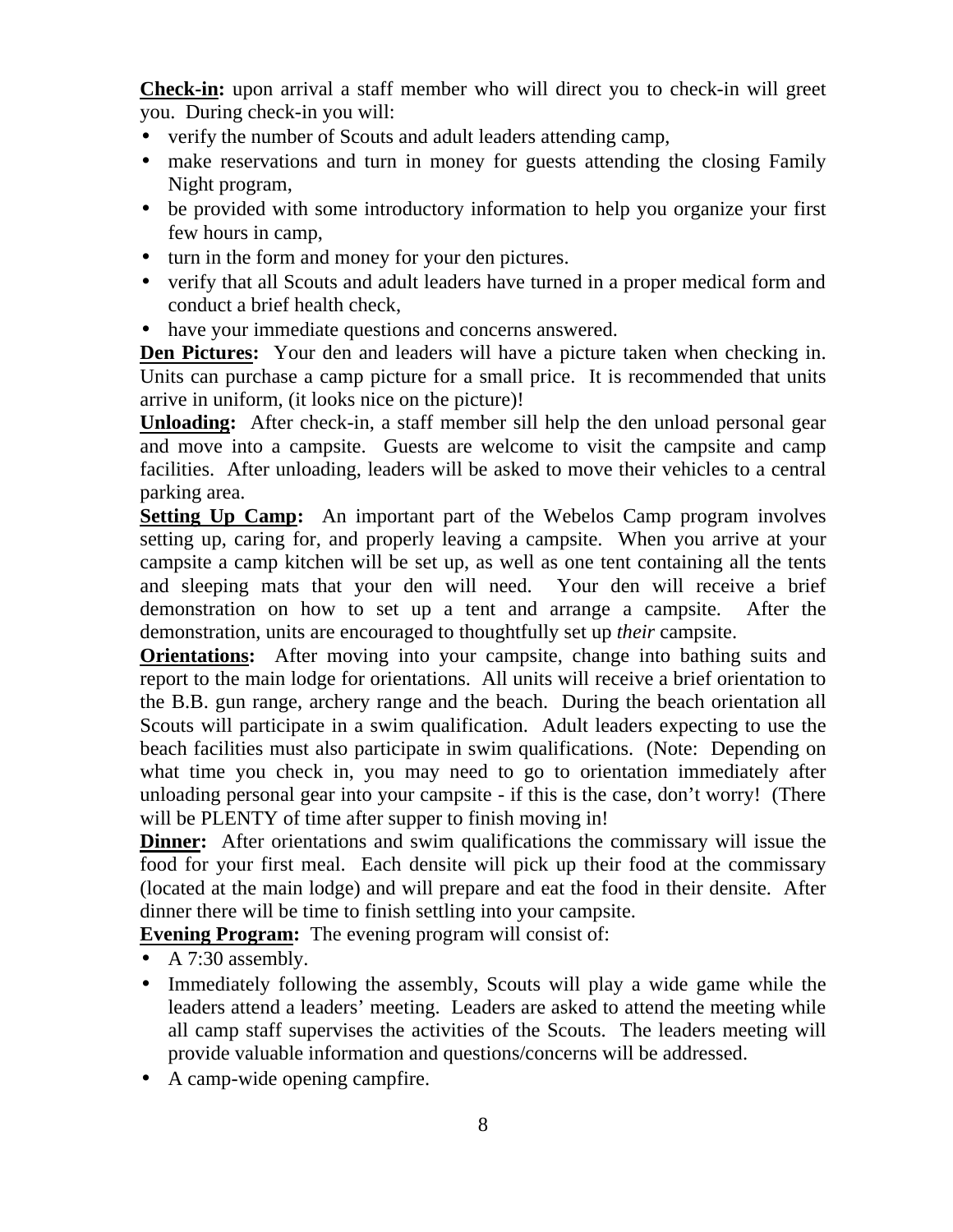#### **WEBELOS CAMP PROGRAM**

The Webelos Camp program consists of (1) a "core program" of activities that your densite will *automatically* receive, (2) a "selected program" consisting of activities that your densite has chosen to participate in, and (3) "camp-wide" programs. The intent of the "core program" is to guarantee each densite receives the most popular programs that are expected and desired at Webelos Camp. The "selected programs" includes all the activities your den chooses to participate in. When you arrive at camp you will be given a "program choice sheet" (see sample on page 12) containing all available "selected programs" from which you may choose. The "core program" and "selected program" have been carefully designed to provide a maximum degree of freedom and choice in creating the camp experience that you desire.

The following brief descriptions of Webelos Camp programs will hopefully provide you with enough information to aid in constructing a camp program that best suits your den site's interests.

#### **THE CORE PROGRAM**

**Each densite will** *automatically* **receive each of the following programs:**

**Free Swim:** Each densite will be given a *daily* free swim at the beach.

**Range:** Each densite will have three scheduled range sessions, one of each of the following:

- **Archery:** Scouts will have the opportunity to use a bow and arrow under guidance of the range staff. A safe environment where Scouts can discover the fun of an ancient sport!
- **B.B. Gun:** Each densite will have the chance to develop and improve their shooting skills at the B.B. gun range. Careful instruction, with an emphasis on control and safety, will allow Scouts to learn and have fun.
- **Field Sling Shot:** Under careful and close supervision of the range staff, Scouts can try their aim with a slingshot. As with all shooting sports, an emphasis on safety and control ensures a well-guided and instructional activity.

**Adventure Trail:** For one program period your densite will be scheduled to attend the Adventure Trail. The Adventure Trail is an exciting program that combines fun with problem solving activities. The aim of the Adventure Trail is to place participants into physical puzzles that require teamwork and group cooperation to solve

**Den Time:** Each den will be scheduled periods of den time. Den time is free time, allowing an opportunity to relax, explore, work on skills, play games, etc. Upon request, the staff will provide you with program ideas and activities that can be used during den time. However, regularly scheduled program areas (range, beach facilities, Adventure Trail, etc.) will not be available for use during this time.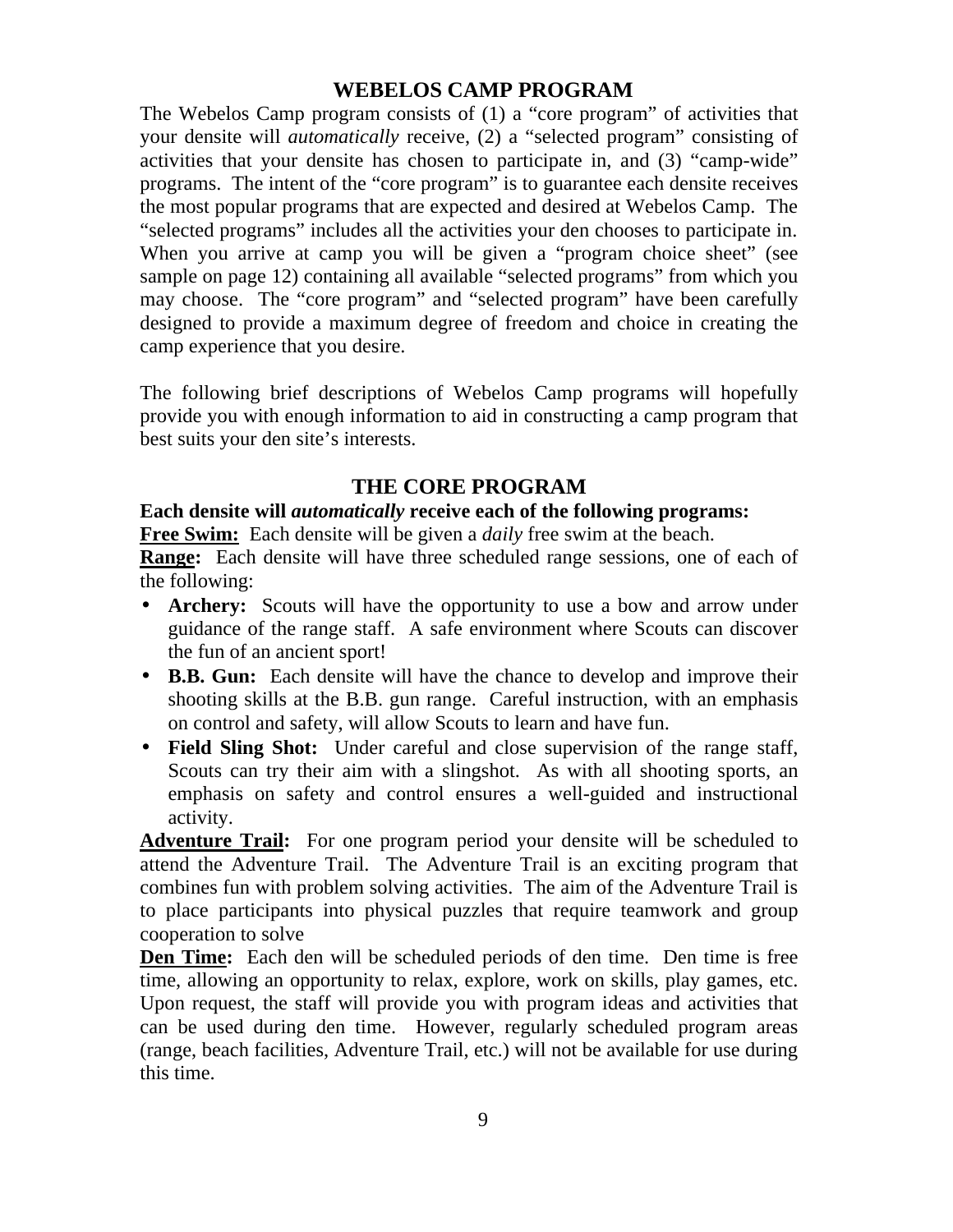#### **THE SELECTED PROGRAM Each densite will choose among the following:**

**ADVANCEMENT PROGRAMMING:** Trained staff will instruct your den in an activity badge of your choice. You may choose among the following:

**Naturalist:** Naturalist Activity Badge instruction will focus on the skills of observation and appreciation of the wilderness environment. The requirements of the Naturalist Activity Badge center on skills and perspectives, not necessarily the identification of trees, plants and wildlife.

**Aquanaut:** Scouts will develop their swimming and water safety skills on Heritage Beach. This is an instructional program that will be offered at times other than scheduled free swims, usually during the late morning hours.

**Outdoorsman:** The Outdoorsman Activity Badge develops the Scouts' basic camping skills. Fire building, knot tying, and other outdoor skills are learned in conjunction with a respect for the outdoors.

**OPTION PROGRAMMING:** An "option program" is one forty-five minute program on a subject of your choice. Options programs allow considerable flexibility in creating a camp program that best meets the interests of your den. Your den will choose among a list of available options when you arrive at camp, some of which will include:

- **Water Safety:** The water safety option is designed to provide information for the "on-land" requirement (#6) of the Aquanaut Activity Badge. This option will generally address the issue of "what to do in the event of a waterfront emergency." (*Please note*, the Water Safety option is done purely on land and will not provide your densite with more time in the water).
- **Whittlin' Chip:** Scouts will learn how to properly use a pocketknife. Safety is of primary importance!
- **Camp Knots:** The Camp Knots option instructs Scouts on the typical knots seen and used at camp. Some of these knots include the square knot, half hitch, two half hitches and taut-line.
- **Nature Special:** Some staff have developed special nature skills and abilities. This option takes advantage of the special knowledge of certain staff members. Since Nature Special is personnel and situational based, it is a "grab bag" program and can consist of most anything concerning nature.
- **Fire Building:** The Fire Building option provides instruction on how to build and safely use a campfire. This option is particularly helpful in preparing Scouts for evening densite campfires.
- **Den Development Activities:** A trained staff member will present fun and challenging LEAP (Learning Experience Activities Program) activities that require the den to cooperate, work together as a team and communicate with one another.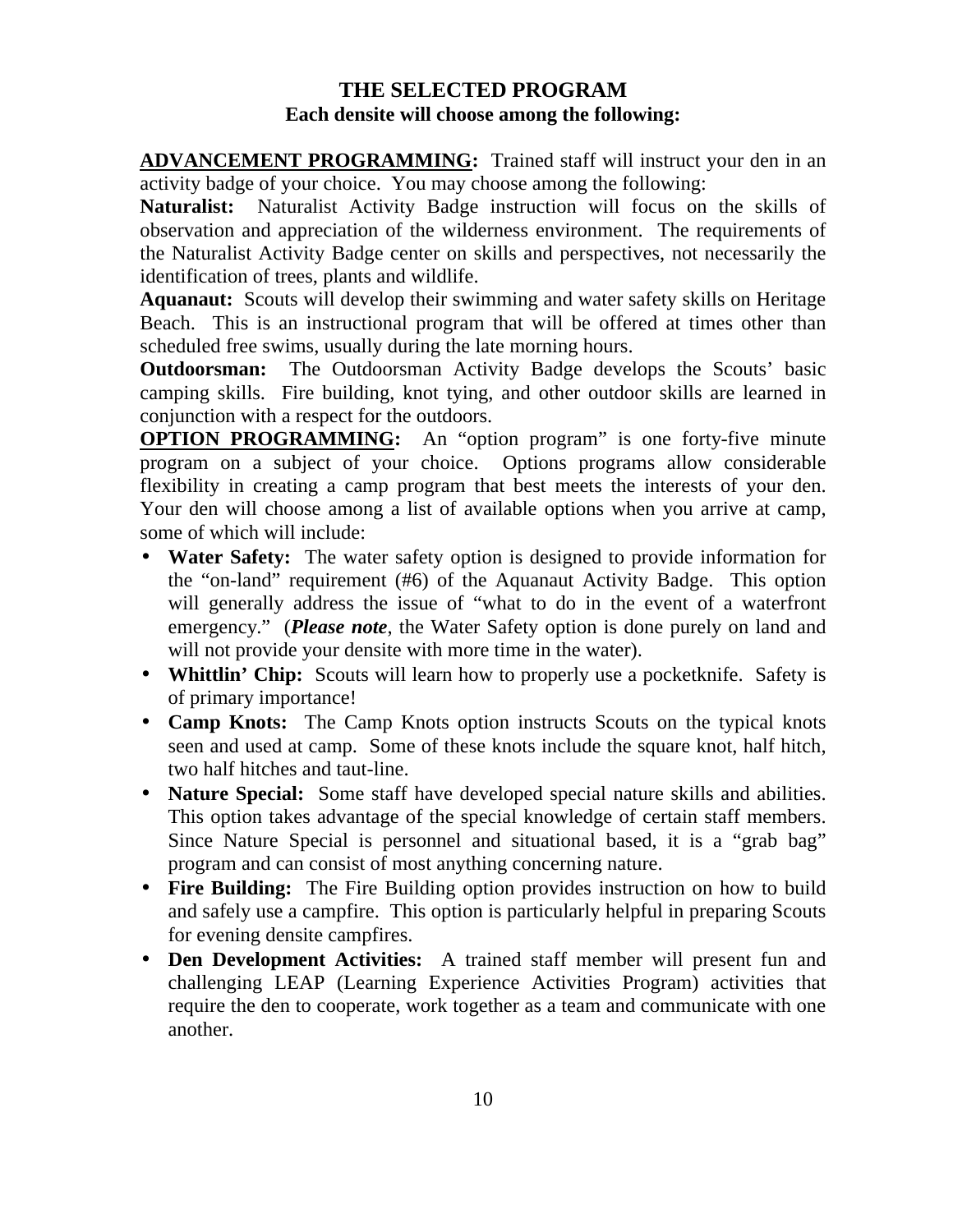#### **CAMP-WIDE PROGRAMMING**

Your den is encouraged to participate in all of the following camp-wide programs:

**\*Assemblies:** Each morning and evening there is a camp-wide assembly that includes a flag ceremony and announcements. Valuable camp information and daily camp activities will be announced at assemblies. All densites are asked to attend all assemblies.

**\*Opportunity Time:** On the second evening of camp, Scouts will have the opportunity to participate in the program areas of their choice. Scouts may attend all staffed program areas including beach, B.B. guns, archery, as well as others.

**\*Densite Campfires:** The second night of camp is your opportunities to sit around your campfire enjoying a time of fun and recognition of accomplishments.

**\*Densite Inspect-Off:** To encourage pride, cleanliness and good outdoors habits, each densite will be inspected daily. The densite with the highest cumulative inspection score will receive a special camp honor. (This competition is intended to reinforce good camping practices. Excessive competitiveness among densites and un-sportsman-like conduct is selfdefeating.)

**\*Opening Campfire:** A chance to meet the staff and share in some fun activities to start off the session.

**\*Super Den:** By meeting the following requirements each den can earn the Super Den award while at camp. Super Den awards will be presented at the closing program. "Do your best" and go for it!

- \_\_\_\_\_ Be on time for assemblies
- \_\_\_\_\_\_\_ Sing or say grace at every meal
- \_\_\_\_\_ Earn at least one Activity Badge (or Wisdom Program)
- per Webelos Scout
- \_\_\_\_\_ Conduct at least one evening densite campfire
- \_\_\_\_\_ Pass at least one densite inspection
- \_\_\_\_\_ Have a den cheer or yell--do at all assemblies
- \_\_\_\_\_ Carry a garbage truck (trash bag) with you on all den excursions
- \_\_\_\_\_ At least one leader attend the Safe Swim Defense session
- \_\_\_\_\_ Be consistently kind and courteous to everyone at camp
- \_\_\_\_\_ Demonstrate cheerfulness, thriftiness and helpfulness
- **EXECUTE:** Be trustworthy, loyal and friendly
- \_\_\_\_\_ Be brave, live and think cleanly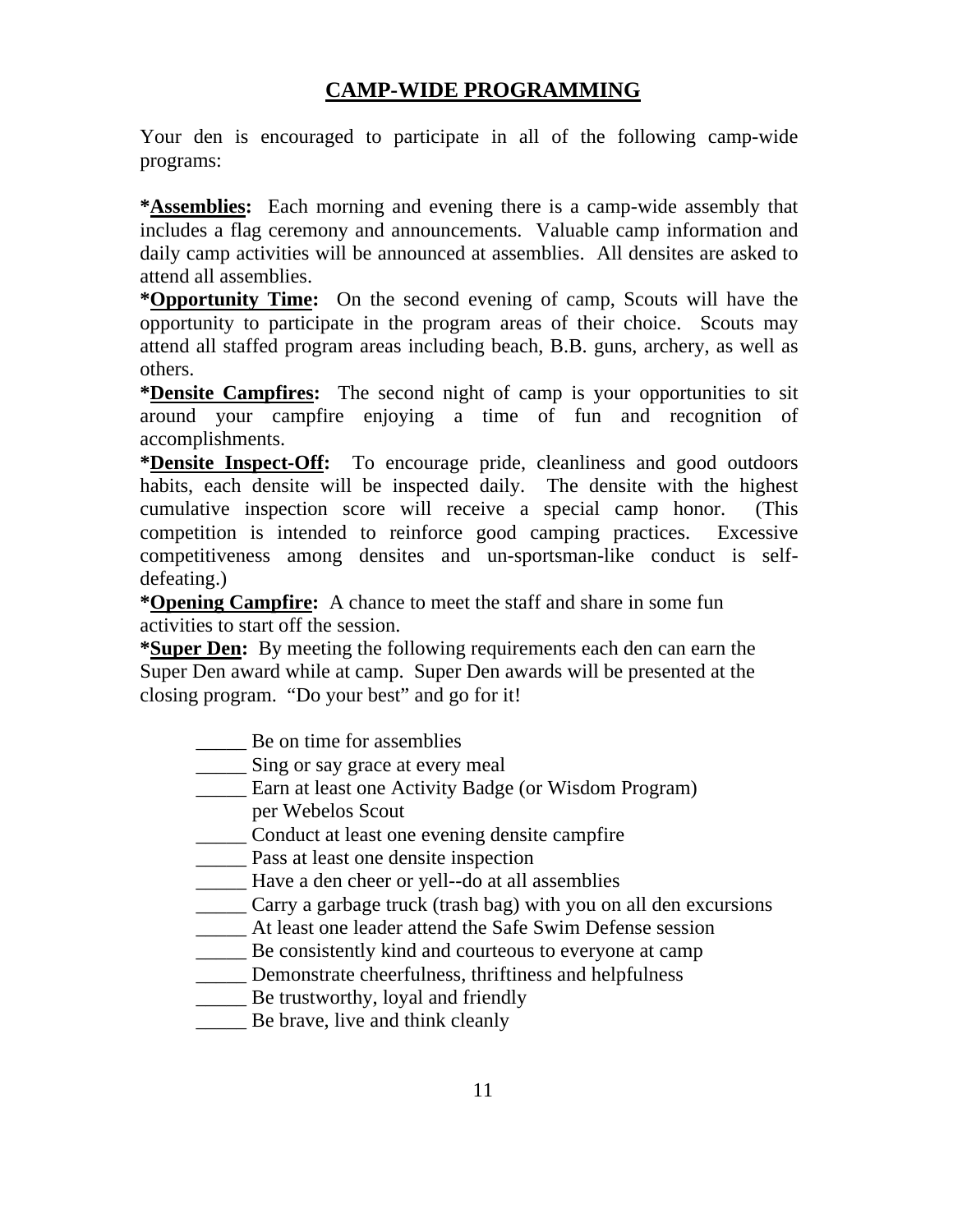#### **WEBELOS CAMP SAMPLE PROGRAM CHOICES**

Please note that this is a SAMPLE of a program choice sheet. In accordance with our ongoing aim toward creative program development, other programs may be made available when you arrive at camp.

#### **ADVANCEMENT CHOICES: (Choose one of the following)**

Activity Badges: \_\_\_\_\_ Naturalist

\_\_\_\_\_ Outdoorsman

\_\_\_\_\_ Aquanaut

#### **STAFFED OPTION CHOICES: (Choose three of the following)**

- \_\_\_\_\_ Water Safety (requirement 4 of Aquanaut Badge)
- \_\_\_\_\_ Fire building (already a part of the Outdoorsman Badge)
- \_\_\_\_\_ Camp Knots (already a part of the Outdoorsman Badge)
- \_\_\_\_\_ Whittlin' Chip (already a part of the Outdoorsman Badge)
- \_\_\_\_\_ Nature Special
	- Den Development Activities

#### **SAMPLE PROGRAM SCHEDULE:**

The Following is a SAMPLE program schedule (your schedule will be based on the program choices your densite selects and will be provided for you at the evening leaders meeting on check-in day).

| Day 1 - Check-in Day: |                                  | Day $2$ - (continued) |                         |  |
|-----------------------|----------------------------------|-----------------------|-------------------------|--|
| 12:00                 | Check-in                         | 5:00                  | Pick up food            |  |
| 2:00                  | Orientations, Beach, Sling Shot, | 5:30                  | Dinner                  |  |
|                       | Archery, & B.B.                  | 7:00                  | Assembly                |  |
| 4:45                  | Pick up food                     | 7:15                  | <b>Opportunity Time</b> |  |
| 5:30                  | Dinner                           | 9:00                  | Program areas close     |  |
| 7:30                  | Assembly                         | 9:15                  | Densite campfires       |  |
| 7:45                  | Wide Game/Leaders Meeting        | 10:00                 | Quiet time              |  |
| 9:30                  | Campfire                         | 10:30                 | Lights out              |  |
| 10:00                 | Quiet time                       |                       | Day 3 - Check-out Day   |  |
| 10:30                 | Lights out                       | 7:15                  | Pick up food            |  |
| Day $2:$              |                                  | 7:45                  | <b>Breakfast</b>        |  |
| 7:00                  | Wake up                          | 8:45                  | Assembly                |  |
| 7:15                  | Pick up food                     | 9:00                  | *Naturalist Badge       |  |
| 7:45                  | <b>Breakfast</b>                 | 10:00                 | <b>Field Sling Shot</b> |  |
| 8:45                  | Assembly                         | 11:00                 | *Whittlin' Chip         |  |
| 9:00                  | *Naturalist Activity Badge       | 11:45                 | Pick up food            |  |
| 10:00                 | <b>Adventure Trail</b>           | 12:00                 | Lunch                   |  |
| 11:00                 | <b>B.B.</b> Gun Range            | 1:15                  | Den time                |  |
| 11:45                 | Pick up food                     | 2:15                  | Free swim               |  |
| 12:00                 | Lunch                            | 3:15                  | <b>Archery Range</b>    |  |
| 1:15                  | Den Time                         | 4:15                  | *Water Safety           |  |
| 2:15                  | Free swim                        | 5:00                  | Pack up, clean up       |  |
| 3:15                  | *Fire Building                   | 6:00                  | Greet guests / dinner   |  |
|                       | $\mathbf{u}$                     | $\sqrt{2}$            |                         |  |

4:15 \*Naturalist Activity Badge 7:00 Closing Assembly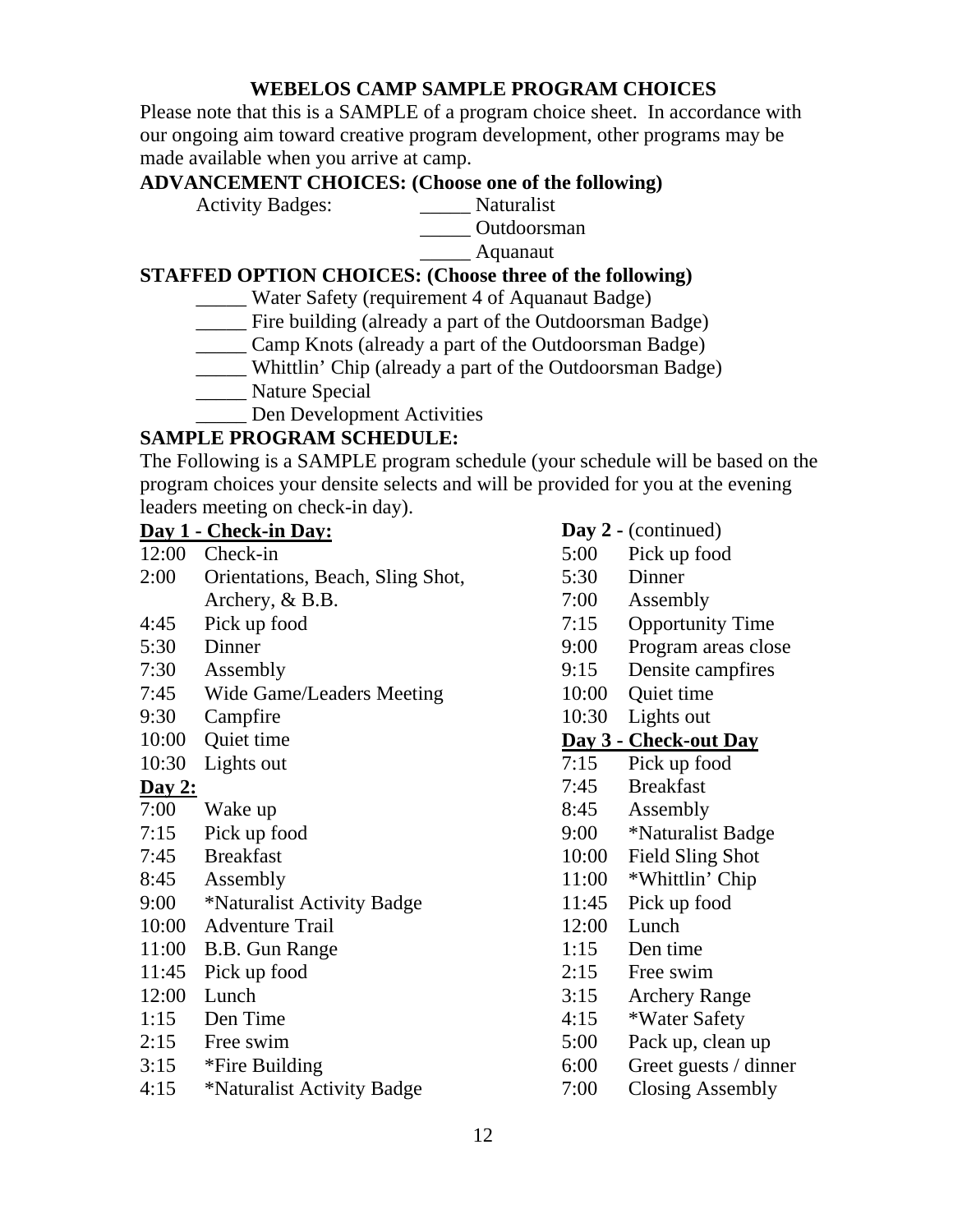#### **LEADERSHIP GUIDELINES**

 As stated at the beginning of this handbook, the *den leader* has the most important role in camp. The following tips may be valuable toward understanding the expectations associated with being a Webelos Camp adult leader.

- *1. First, and most importantly*, the staff is ALWAYS available for help (regardless of the situation). Whenever necessary or desired, utilize the staff for problems big and small. *The staff is NEVER too busy to help!*
- 2. Supervise your den at all times. You are responsible for their welfare and should make every effort to assure their physical and emotional health. Employ the highest standards necessary to insure a safe and enjoyable outdoor experience.
- 3. Be sure that all people that are attending camp have the necessary personal gear, *especially rain gear and a change of footwear*. In addition, it is advised that you bring games or other activities in case the weather does not cooperate with camp programming.
- 4. Understand the program and guide the den through activities. Be on time and accomplish tasks in an enjoyable manner. In guiding your densite, remember that Webelos Camp is not a military institution, so lead - do not command.
- 5. Be the "guardian chef" at meal times. This simply means, "you taste they stir." Ensure proper meal preparation, serving and clean up.
- 6. Remember, when you are at camp you are a Scout leader first, a parent second.
- 7. Be sensitive to problems. Many of the Scouts will be away from home for the first time and might develop homesickness. Some Scouts may at first experience discomfort with the strange wilderness. Physical and/or verbal confrontations may develop. To all these and many other problems that may develop, be patient, fair, listen, and resolve problems together.
- 8. Allow the staff to do their job while working with your den. Adult leaders are encouraged to participate, but do not dictate camp programming. The beach and the ranges are not areas under your control. If there is a problem with a staff member it should be brought to the attention of the Camp Director and action will be taken.
- 9. Share your observations and ideas on the program and den activities. Everyone has something to offer and your ideas are valuable to us!
- 10. **Remember the example you set!** Maintain a positive role model. We strongly discourage smoking in front of Scouts as well as swearing, displays of anger and unsportsman like conduct. Furthermore, camp rules and policies have been carefully designed over time, and most are National BSA regulations. We do not develop rules and policies arbitrarily, and will gladly explain their purpose in camp. Your cooperation and aid in maintaining the rules and policies of camp is expected and required to be a positive role model to your Scouts and a participant at Webelos Camp.
- 11. The program activities provide information, not always a "total" experience. It is suggested that leaders monitor their Webelos daily to ensure their preparedness or learned information.
- 12. Be award of medical needs. The staff will also be aware, however this information should NOT be shared with all.
- 13. The camp has a trading post that contains some camping supplies, T-shirts, hats, etc. "Confections" are also available for those with a "sweet-tooth," but these should be an occasional treat - not an additional meal. The staff will monitor the amount of candy purchased by Scouts, but your assistance will help greatly!
- *14. Enjoy camp! Your efforts will make a difference in the life of a boy. SMILES and HAPPY Webelos Scouts will reward your efforts!*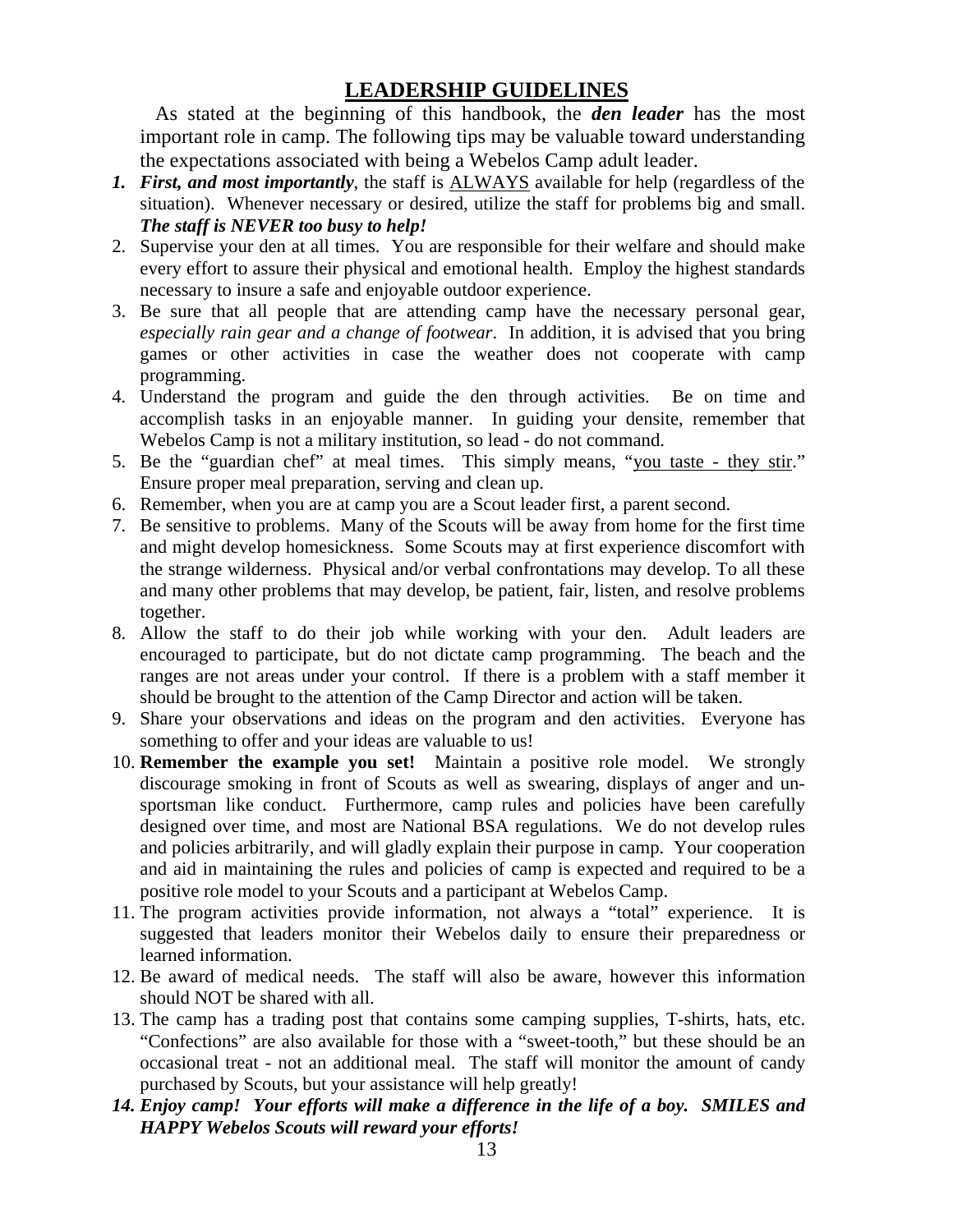#### **SUGGESTED EQUIPMENT LIST FOR WEBELOS AND LEADERS (All personal items should be marked with the initials of the Webelos Scout)**

| Uniform                          | <b>Optional:</b>                 |
|----------------------------------|----------------------------------|
| ____ Sleeping bag                | Camera and film                  |
| 3 changes of underwear           | _________ Stamps and envelopes   |
| 4 pair of long socks             | Sun screen                       |
| Swim suit and towel              | Watch                            |
| Jacket/sweater                   | Canteen                          |
|                                  | Religious materials              |
| Pair of shoes                    | __ Pocket knife (see page 4)     |
| Extra boots/shoes                |                                  |
| ______ Sleep clothes             | <b>Leader Suggestions:</b>       |
| $\frac{1}{2}$ Long pants         | _____ Clip board                 |
| <b>Shorts</b>                    | Alarm clock                      |
| <b>Shirts</b>                    |                                  |
| Toothbrush and toothpaste        | 2 plastic tablecloths            |
| $\frac{\ }{}$ Soap               | Clothes line                     |
| Washcloth                        | Coffee pot (not electric)        |
| Comb                             | Coffee                           |
| <u>Knife</u> , fork and spoon    | <b>Pot holders</b>               |
| 1 Plate and bowl per person      | Dish towels                      |
| Dirty clothes bag                | Material for Den Site Flag       |
| Hat                              |                                  |
| Webelos Handbook                 | <b>Please DO NOT bring:</b>      |
| Mosquito repellent (non-aerosol) | _______ Aerosol cans of any kind |
| Flashlight                       | Radios, tape players, etc.       |
| Spare batteries                  | Axes                             |
| Pencil and notebook              | <b>Gas</b> lanterns              |
| Pillow                           | Sheath knives                    |

\_\_\_\_\_ Alcohol

\*\*\*Bring Den Flag\*\*\* or \*\*\*Materials to make a Densite Flag\*\*\*